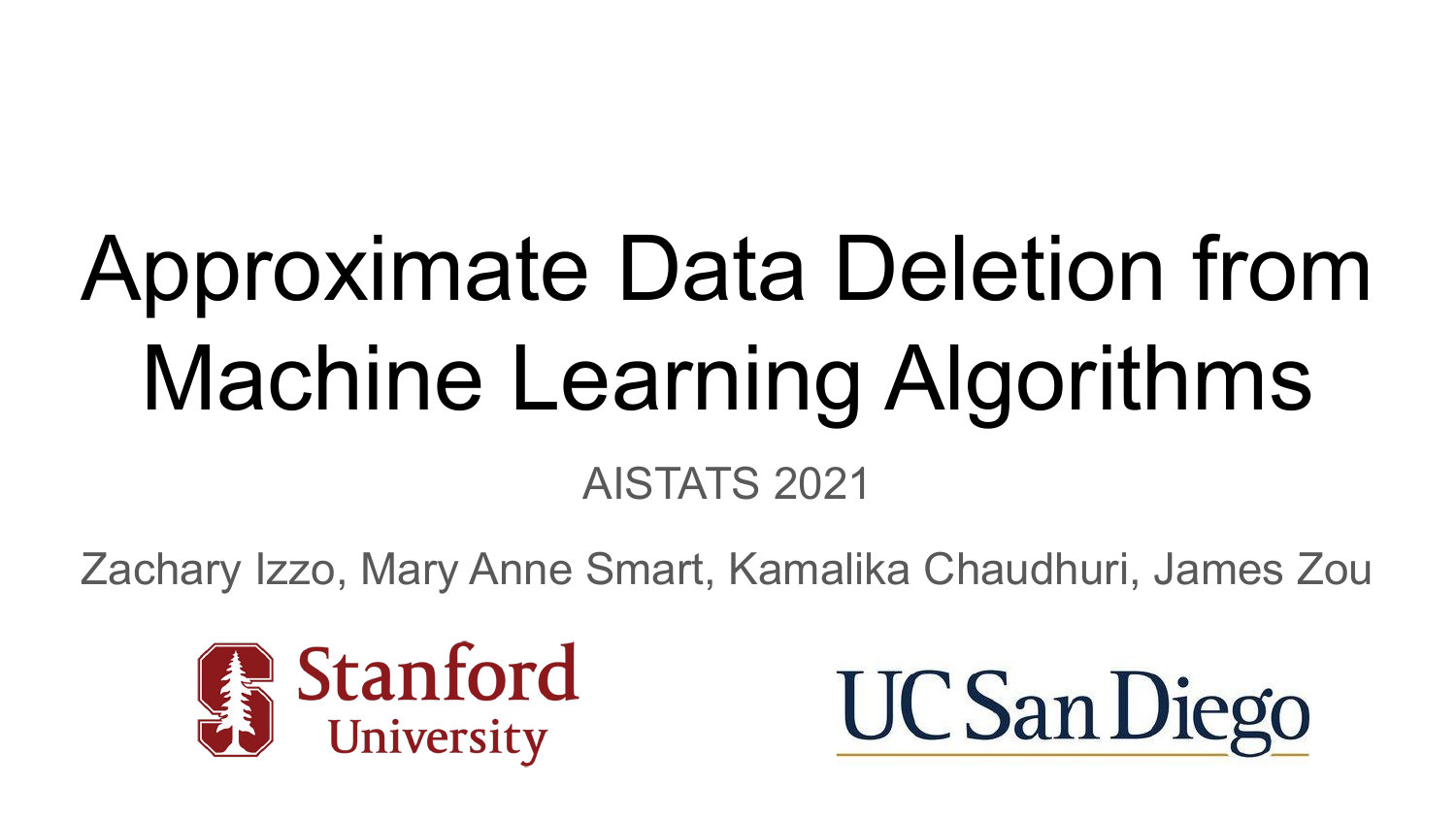### The Need for Data Deletion

- Recent legislation requires companies to comply with data deletion requests
- Problem: Data still exists implicitly in any model trained on it
- Remove outliers/old data

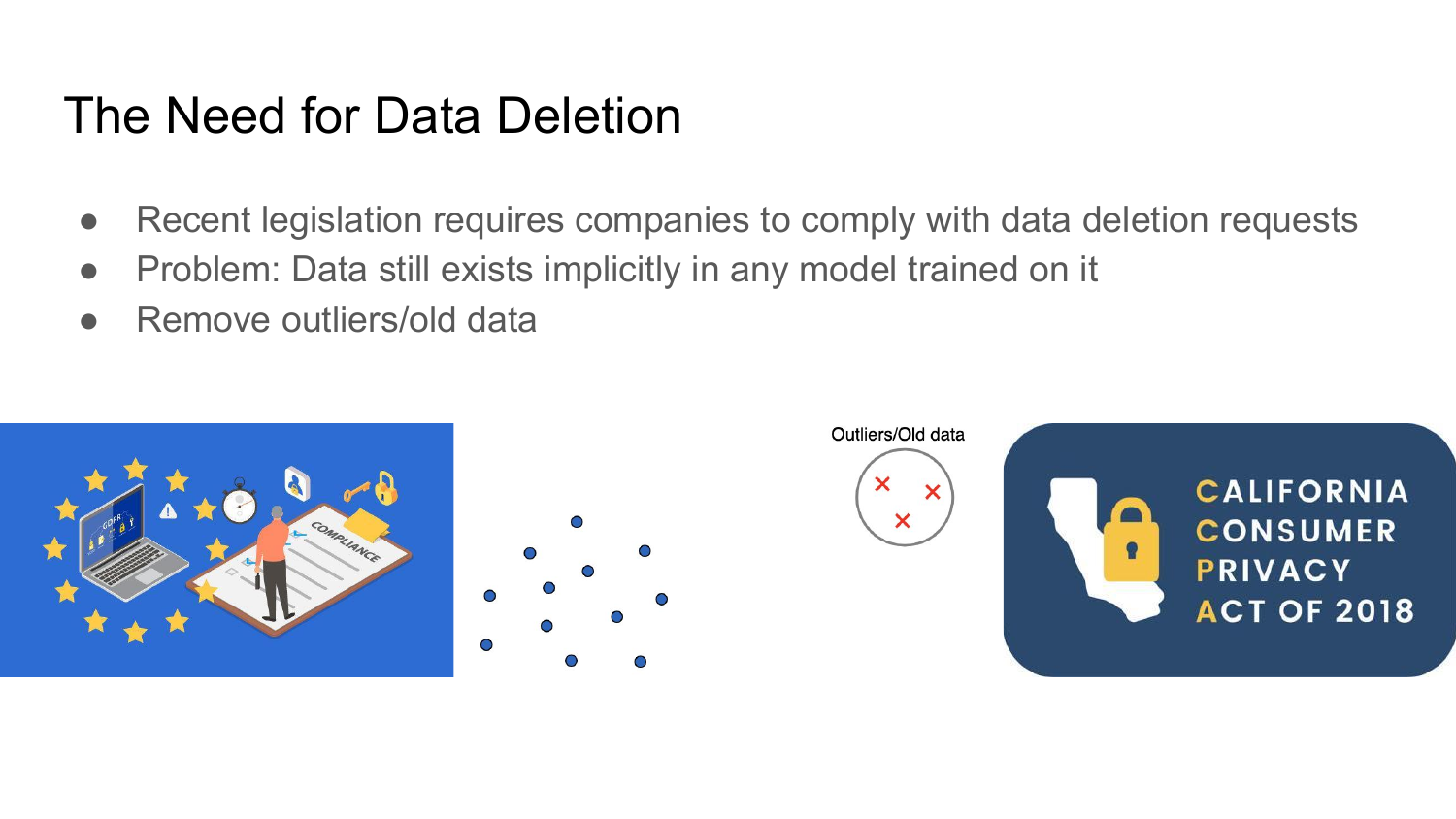# Example

- NLP model with bag-of-words features
- Data dimension = dictionary size  $\rightarrow$  high dimensional
- Honor deletion requests while continuing to provide service for other users



Naive deletion by fully retraining on the new dataset is too slow!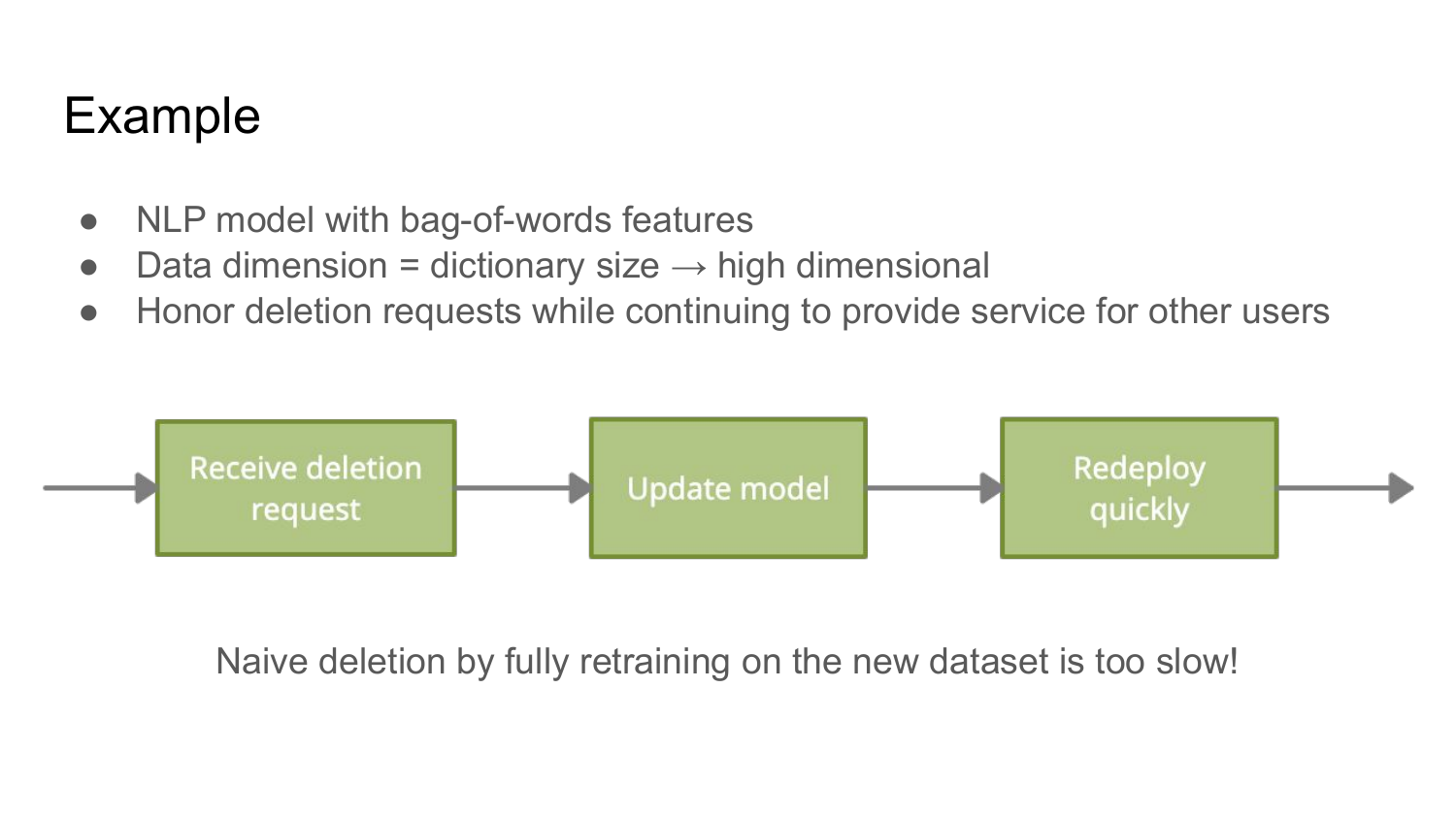# Existing Methods

**Previous methods use a Newton** step or approximation thereof

Runtimes scale with square of data dimension

#### Main Question:

How can we approximately retrain high-dimensional models both accurately and efficiently?

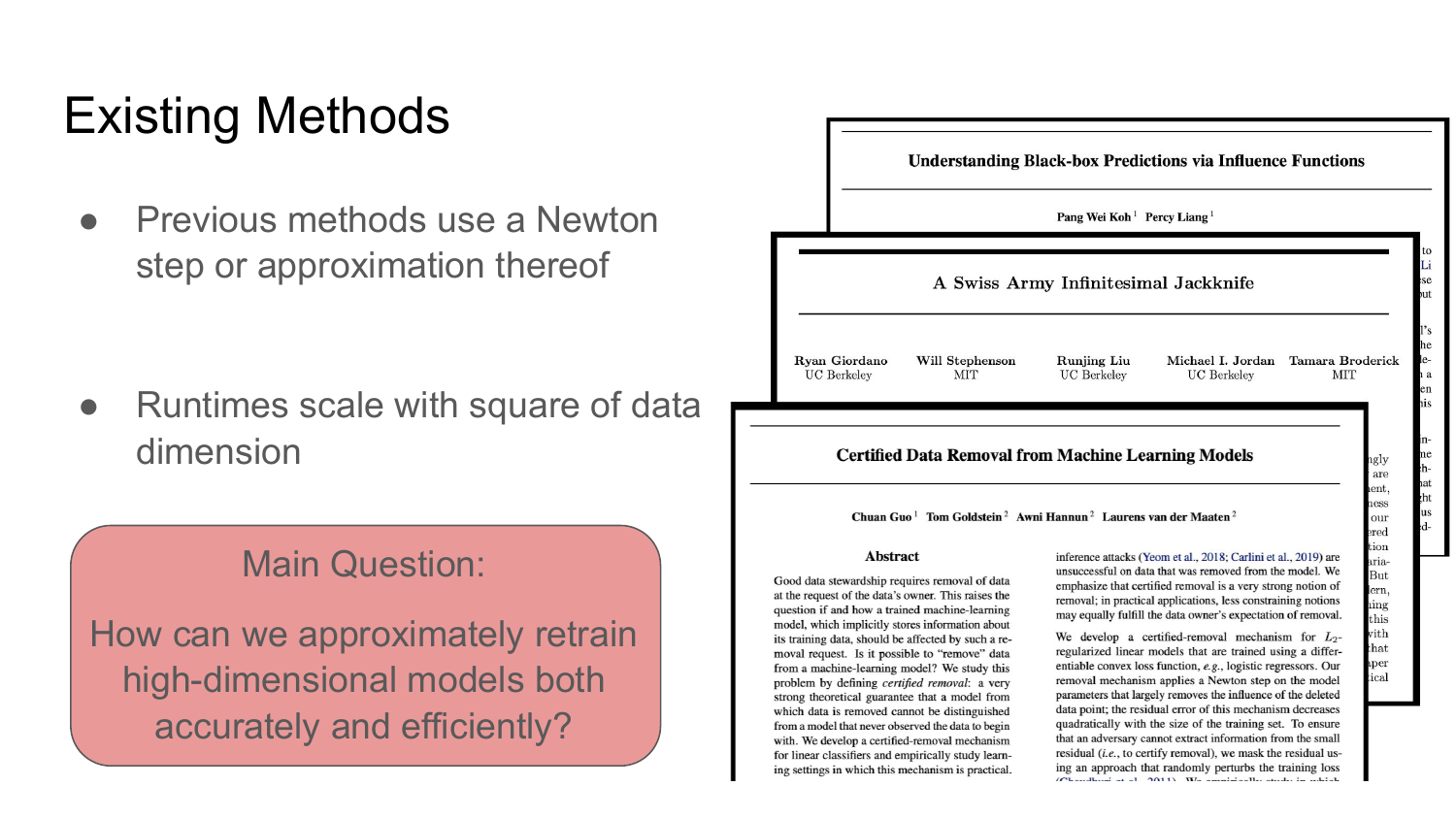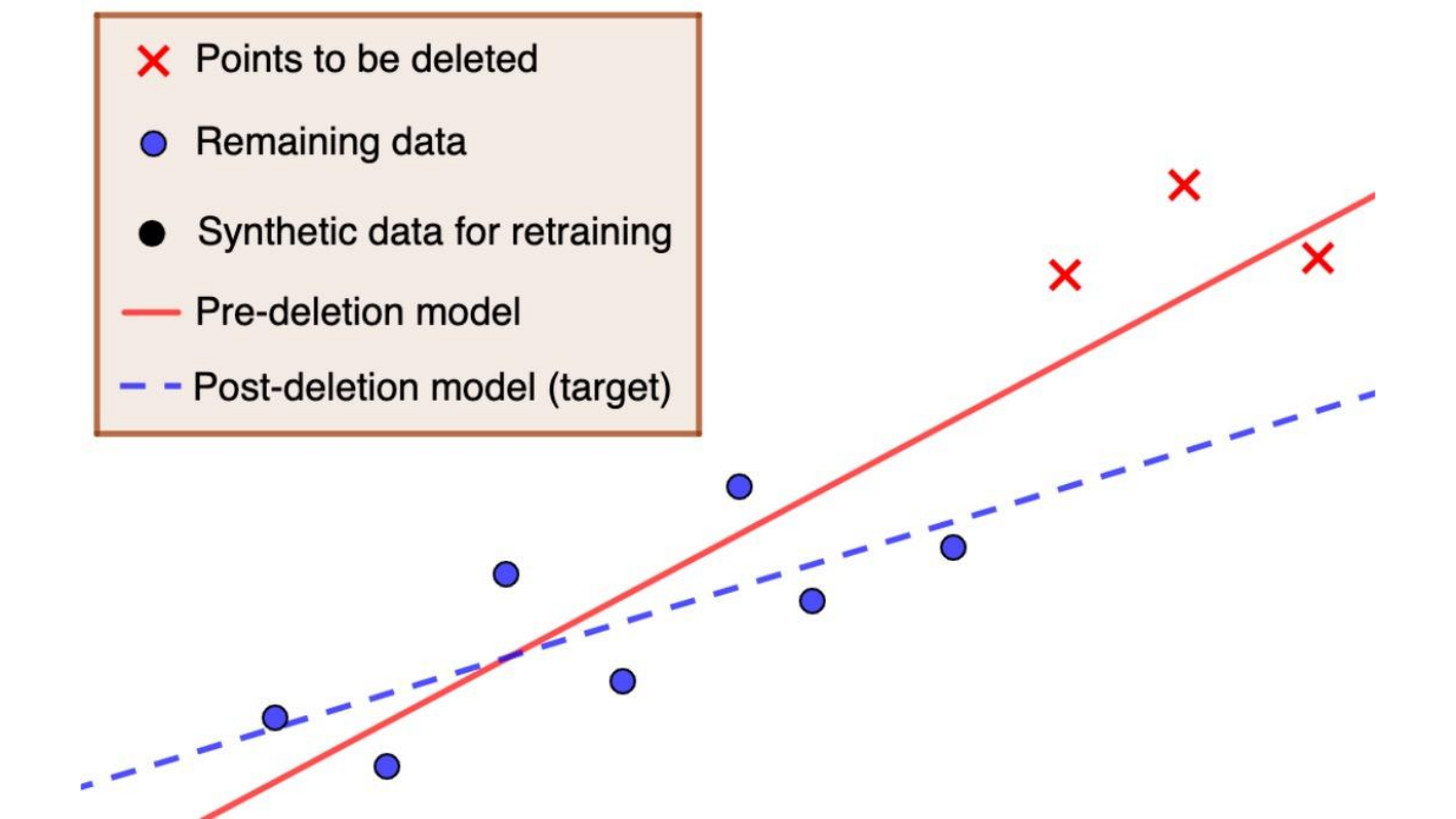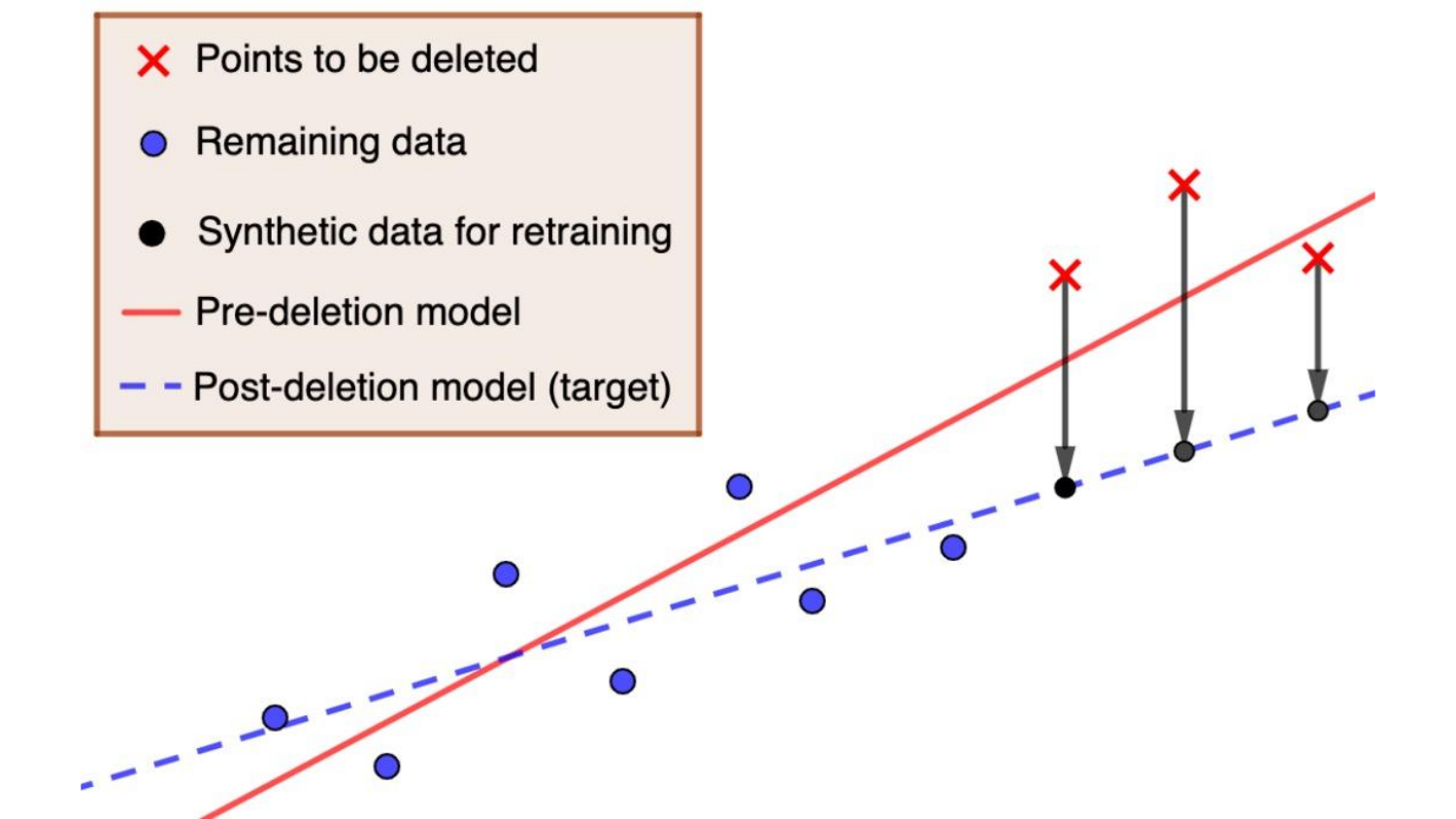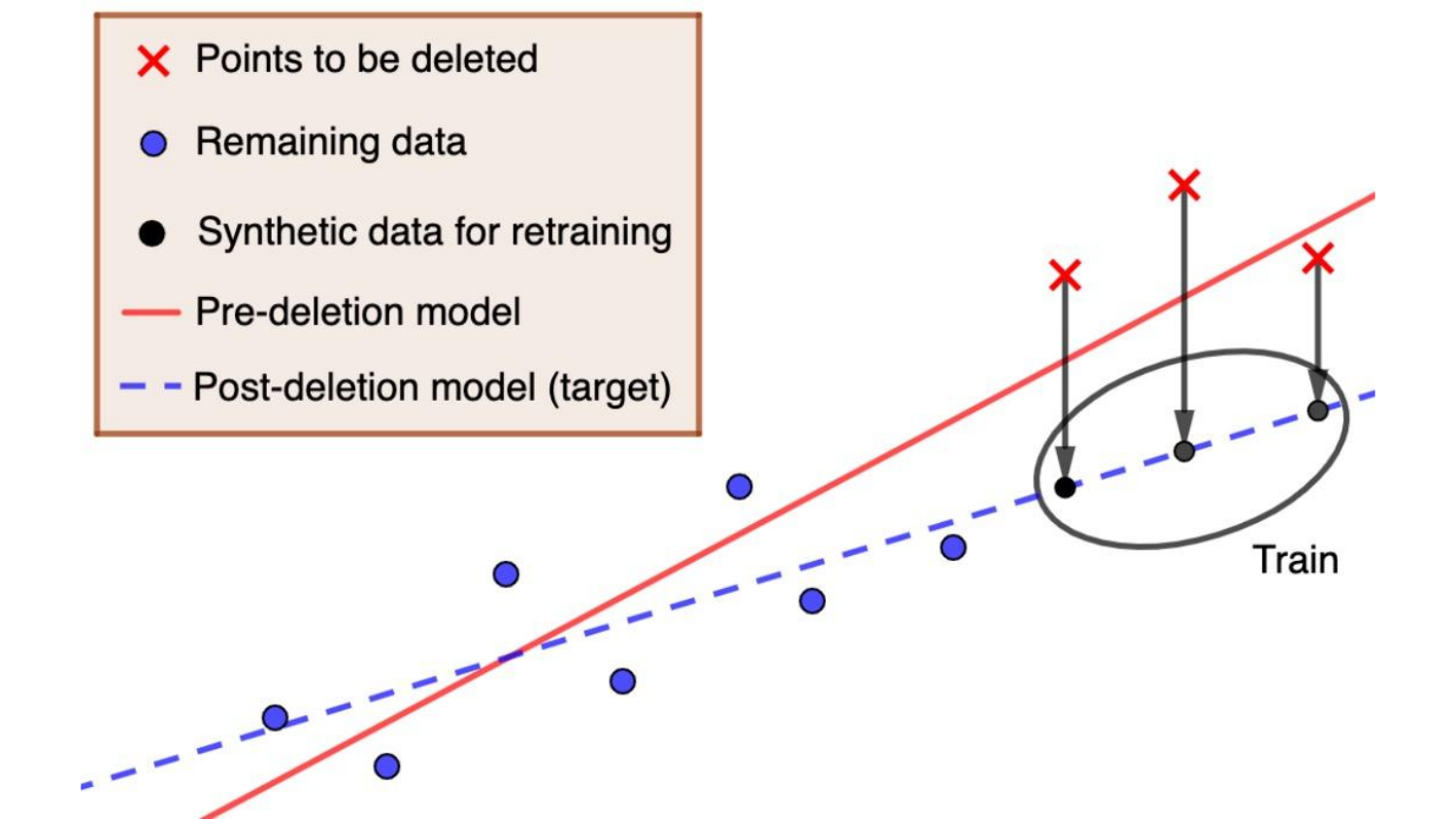Main Theorem (Informal):

The PRU computes the projection of the true model update vector onto a data-dependent subspace. The runtime scales linearly in data dimension.

- Fast (first approx. deletion alg. with *linear* dependence on dimension!)
- Performance quarantees
- Robust to outliers

Speedup vs. exact retraining (exact retrain time / retrain time of approx.)

|                 | $d = 2000$ | $d = 3000$ |
|-----------------|------------|------------|
| Previous method | 244        | 357        |
| <b>PRU</b>      | 1250       | 3333       |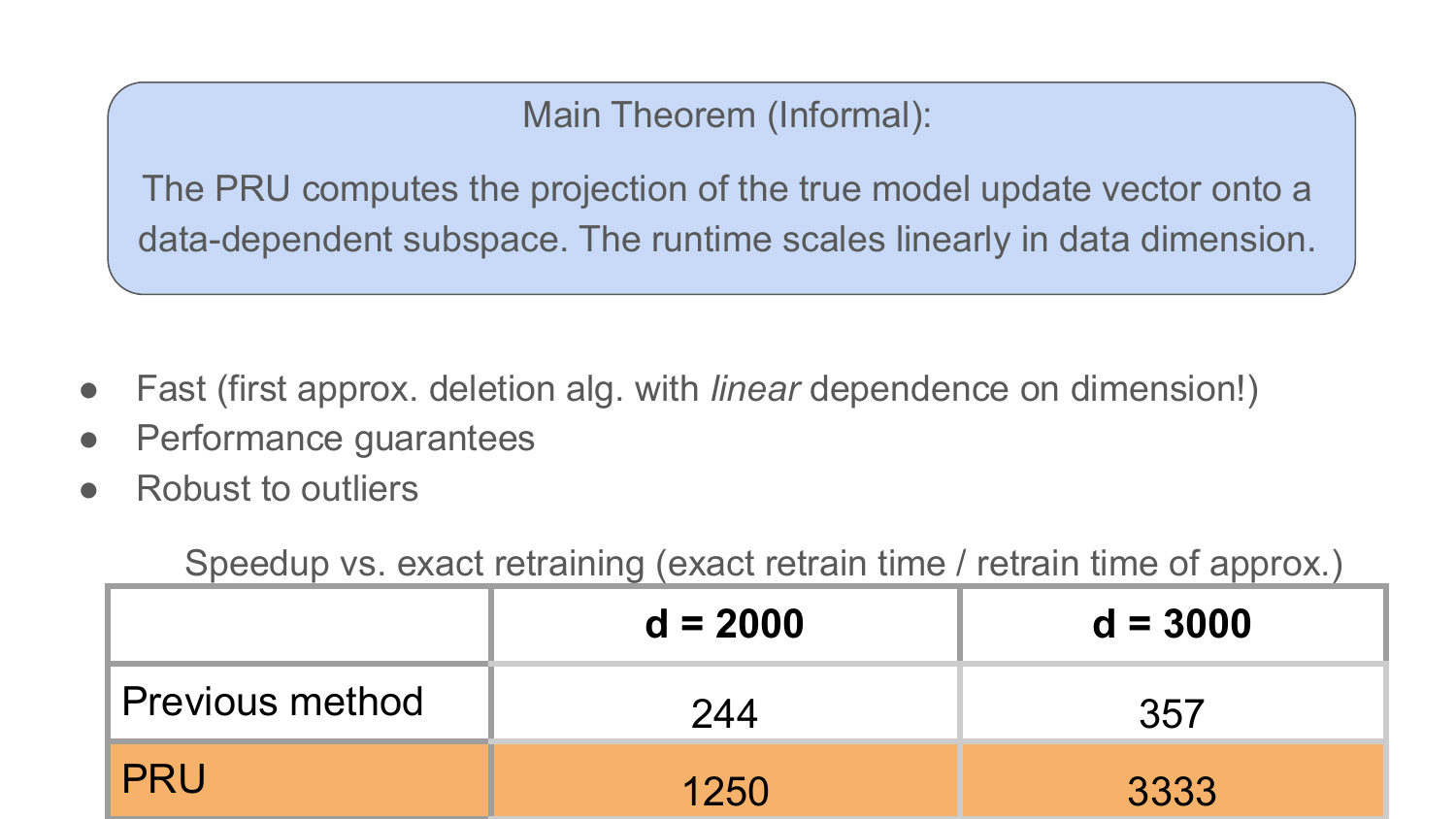### The Feature Injection Test

- FIT metric: How much of the injected signal remains after deletion?
- Lower is better, 0 is best